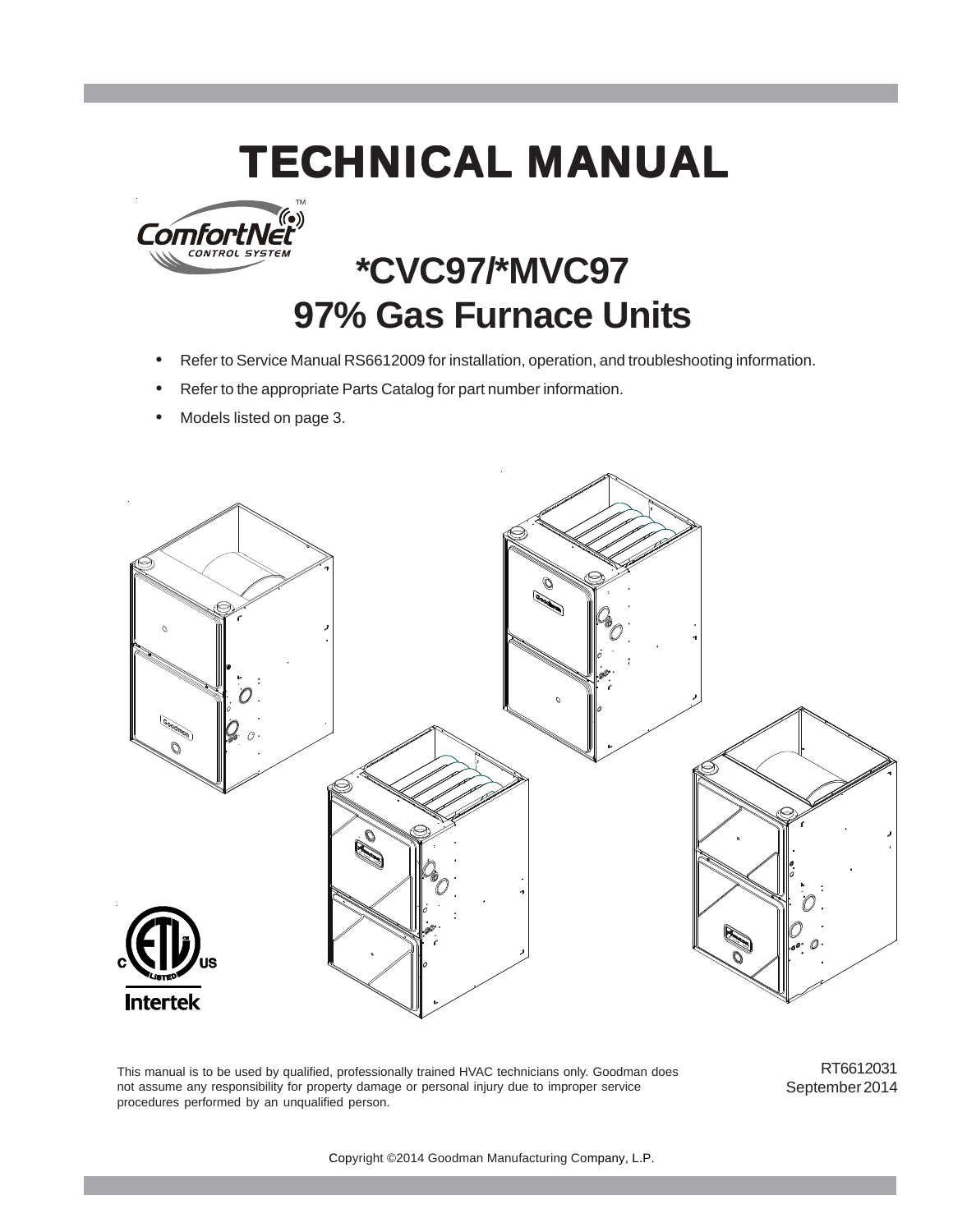## **PRODUCT IDENTIFICATION**

The model and manufacturing number are used for positive identification of component parts used in manufacturing. Please use these numbers when requesting service or parts information.

|                                     | $\star$ | M              | V | $\mathbf c$    | 9 <sub>7</sub> | 060 | 3  | B  | N  | A  | A                     |
|-------------------------------------|---------|----------------|---|----------------|----------------|-----|----|----|----|----|-----------------------|
|                                     |         | $\overline{c}$ | 3 | $\overline{4}$ | 5 6            | 789 | 10 | 11 | 12 | 13 | 14                    |
| <b>Brand</b>                        |         |                |   |                |                |     |    |    |    |    | <b>Minor Revision</b> |
| G - Goodman® Brand                  |         |                |   |                |                |     |    |    |    |    | A - Initial Release   |
| A - Amana® Brand                    |         |                |   |                |                |     |    |    |    |    | B - 1st Revision      |
| Configuration                       |         |                |   |                |                |     |    |    |    |    |                       |
| M - Upflow/Horizontal               |         |                |   |                |                |     |    |    |    |    | <b>Major Revision</b> |
| C - Downflow/Horizontal             |         |                |   |                |                |     |    |    |    |    | A - Initial Release   |
| K - Dedicated Upflow                |         |                |   |                |                |     |    |    |    |    | B - 1st Revision      |
| D - Dedicated Downflow              |         |                |   |                |                |     |    |    |    |    |                       |
|                                     |         |                |   |                |                |     |    |    |    |    | <b>NO<sub>x</sub></b> |
| Motor                               |         |                |   |                |                |     |    |    |    |    | N - Low Nox           |
| V - Variable Speed ECM / ComfortNet |         |                |   |                |                |     |    |    |    |    |                       |
| E - Multi-Speed ECM                 |         |                |   |                |                |     |    |    |    |    |                       |
| S - Single Speed                    |         |                |   |                |                |     |    |    |    |    |                       |
| <b>Gas Valve</b>                    |         |                |   |                |                |     |    |    |    |    | <b>Cabinet Width</b>  |
| M - Modulating                      |         |                |   |                |                |     |    |    |    |    | A - 14"               |
| V - 2 Stage                         |         |                |   |                |                |     |    |    |    |    | B - 17.5"             |
| H - Convertible 2 Stage             |         |                |   |                |                |     |    |    |    |    | $C - 21"$             |
| S - Single Stage                    |         |                |   |                |                |     |    |    |    |    | $D - 24.5"$           |
| <b>AFUE</b>                         |         |                |   |                |                |     |    |    |    |    | Maximum CFM           |
| 97 - 97% AFUE                       |         |                |   |                |                |     |    |    |    |    | 2 - 800 CFM           |
|                                     |         |                |   |                |                |     |    |    |    |    | 3 - 1200 CFM          |
|                                     |         |                |   |                |                |     |    |    |    |    | 4 - 1600 CFM          |
| MBTU/h                              |         |                |   |                |                |     |    |    |    |    | 5 - 2000 CFM          |
| $040 - 40,000$                      |         |                |   |                |                |     |    |    |    |    |                       |
| 060 - 60,000                        |         |                |   |                |                |     |    |    |    |    |                       |

- 080 80,000
- 100 100,000
- 120 120,000

# **WARNING**

### **HIGH VOLTAGE!**

**Disconnect ALL power before servicing or installing this unit. Multiple power sources may be present. Failure to do so may cause property damage, personal injury or death.**



### **WARNING WARNING**

Goodman will not be responsible **NAMIG for any injury or property damage**

**arising from improper service or service procedures. If you install or perform service on this unit, you assume responsibility for any personal injury or property damage which may result. Many jurisdictions require a license to install or service heating and air conditioning equipment.**



**Installation and repair of this unit should be performed ONLY by individuals meeting the require-**

**ments of an "entry level technician", at a minimum, as specified by the Air-Conditioning, Heating, and Refrigeration Institute (AHRI). Attempting to install or repair this unit without such background may result in product damage, personal injury or death.**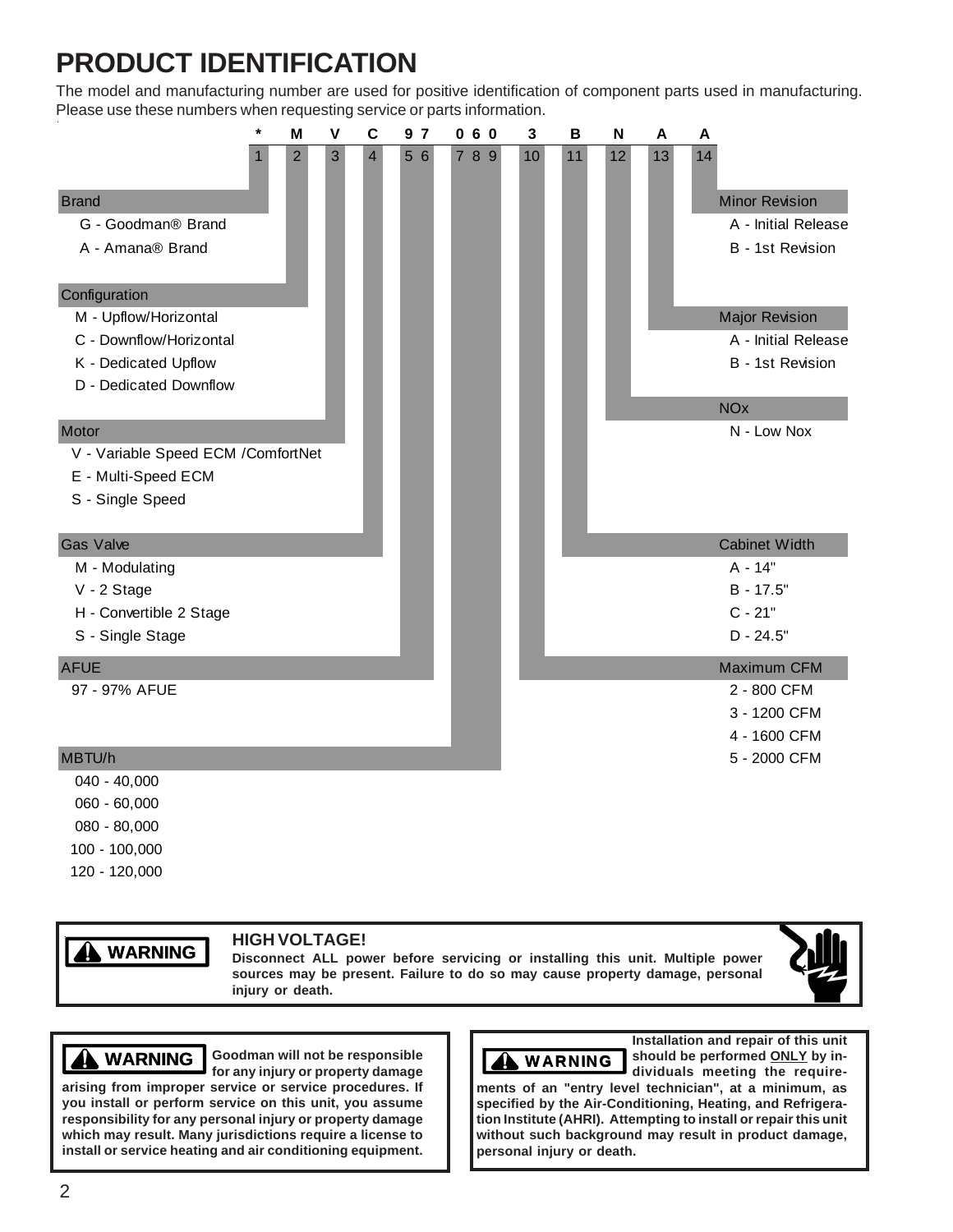## **PRODUCT IDENTIFICATION**

The model and manufacturing number are used for positive identification of component parts used in manufacturing. Please use these numbers when requesting service or parts information.

> \*CVM970603BNA\* \*CVM970803BNA\* \*CVM970804CNA\* \*CVM971005CNA\* \*MVM970603BNA\* \*MVM970803BNA\* \*MVM970804CNA\* \*MVM971005CNA\* \*MVM971205DNA\*

### **WARNING WARNING**

**The United States Environmental Protection Agency ("EPA") has issued various regulations regarding the introduction and disposal of refrigerants introduced into this unit. Failure to follow these regulations may harm the environment and can lead to the imposition of substantial fines. These regulations may vary by jurisdiction. Should questions arise, contact your local EPA office.**

### **WARNING**

**Do not connect or use any device that is not design certified by Goodman for use with this unit.**

**Serious property damage, personal injury, reduced unit performance and/or hazardous conditions may result from the use of such non-approved devices.**



**To prevent the risk of property damage, personal injury, or death, do not store combustible materi-**

**als or use gasoline or other flammable liquids or vapors in the vicinity of this appliance.**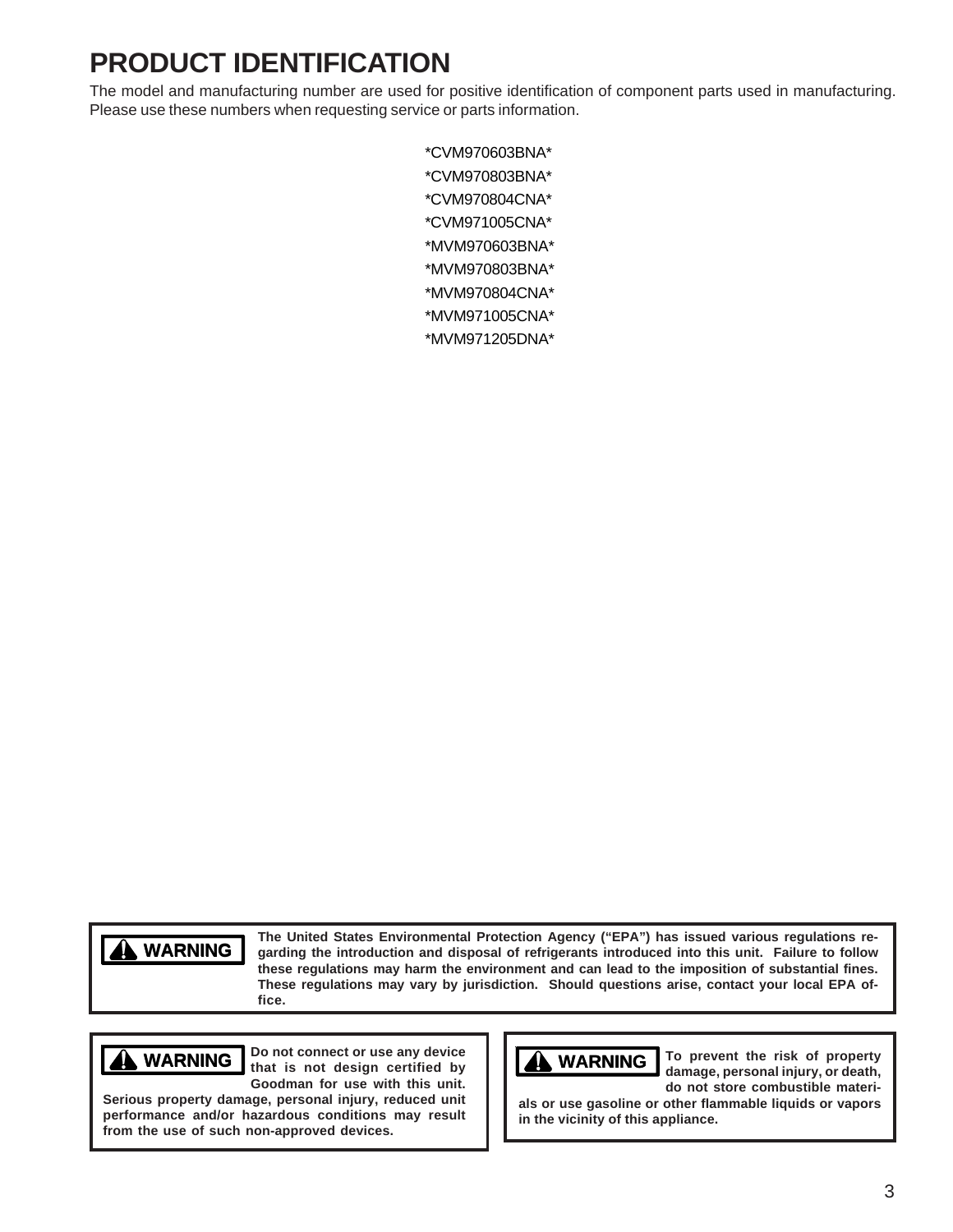### **FURNACE SPECIFICATIONS**

|                                             | *MVM97       | *MVM97    | *MVM97    | *MVM97         | *MVM97    |
|---------------------------------------------|--------------|-----------|-----------|----------------|-----------|
|                                             | 0603BNA      | 0803BNA   | 0804CNA   | <b>1005CNA</b> | 1205DNA   |
| <b>Heating Data</b>                         |              |           |           |                |           |
| High Fire Input <sup>1</sup>                | 60,000       | 80,000    | 80,000    | 100,000        | 120,000   |
| High Fire Output <sup>1</sup>               | 58,200       | 77,600    | 77,600    | 97,000         | 116,400   |
| Low-Fire Steady-State Input <sup>1</sup>    | 30,000       | 40,000    | 40,000    | 50,000         | 60,000    |
| Low-Fire Steady-State Output <sup>1</sup>   | 29,100       | 38,800    | 38,800    | 48,500         | 58,200    |
| AFUE <sup>2</sup>                           | 97           | 97        | 97        | 97             | 97        |
| Temperature Rise Range (°F)                 | $20 - 50$    | $30 - 60$ | $25 - 55$ | $35 - 65$      | $35 - 65$ |
| Vent Diameter <sup>3</sup>                  | $2" - 3"$    | $2" - 3"$ | $2" - 3"$ | $2" - 3"$      | $2" - 3"$ |
| No. of Burners                              | 3            | 4         | 4         | 5              | 6         |
| <b>Circulator Blower</b>                    |              |           |           |                |           |
| Available AC @ 0.5" ESP                     | $1.5 - 3$    | $1.5 - 3$ | $1.5 - 4$ | 41,675         | 41,675    |
| Size $(D \times W)$                         | $11"$ x $8"$ | 11" x 8"  | 11" x10"  | 11" x 10"      | 11" x 11" |
| Horsepower @ 1075 RPM                       | 1/2          | 1/2       | 3/4       | 1              | 1         |
| Speed                                       | VS ECM       | VS ECM    | VS ECM    | VS ECM         | VS ECM    |
| Filter Size (in <sup>2</sup> )              |              |           |           |                |           |
| Permanent                                   | 739          | 766       | 862       | 862            | 1035      |
| Disposable                                  | 370          | 383       | 431       | 431            | 517       |
| <b>Electrical Data</b>                      |              |           |           |                |           |
| Min. Circuit Ampacity <sup>4</sup>          | 8.8          | 8.8       | 11.6      | 15.4           | 15.4      |
| Max. Overcurrent Device (amps) <sup>5</sup> | 15           | 15        | 15        | 20             | 20        |
| <b>Shipping Weight (lbs)</b>                | N/A          | N/A       | N/A       | N/A            | N/A       |

<sup>1</sup> Natural Gas BTU/h

- <sup>2</sup> DOE AFUE based upon Isolated Combustion System (ICS)
- <sup>3</sup> Installer must supply one or two PVC pipes: one for combustion air (optional) and one for the flue outlet (required). Vent pipe must be either 2" or 3" in diameter, depending upon furnace input, number of elbows, length of run and installation (1 or 2 pipes). The optional Combustion Air Pipe is dependent on installation/code requirements and must be 2" or 3" diameter PVC.
- ⁴ Minimum Circuit Ampacity = (1.25 x Circulator Blower Amps) + ID Blower amps. Wire size should be determined in accordance with National Electrical Codes. Extensive wire runs will require larger wire sizes.
- <sup>5</sup> Maximum Overcurrent Protection Device refers to maximum recommended fuse or circuit breaker size. May use fuses or HACR-type circuit breakers of the same size as noted.

- All furnaces are manufactured for use on 115 VAC, 60 Hz, single-phase electrical supply.
- Gas Service Connection 1/2" FPT
- . Important: Size fuses and wires properly and make electrical connections in accordance with the National Electrical Code and/or all existing local codes.
- For bottom return: Failure to unfold flanges may reduce airflow by up to 18%. This could result in performance and noise issues.
- For servicing or cleaning, a 24" front clearance is required. Unit connections (electrical, flue and drain) may necessitate greater clearances than the minimum clearances listed above. In all cases, accessibility clearance must take precedence over clearances from the enclosure where accessibility clearances are greater.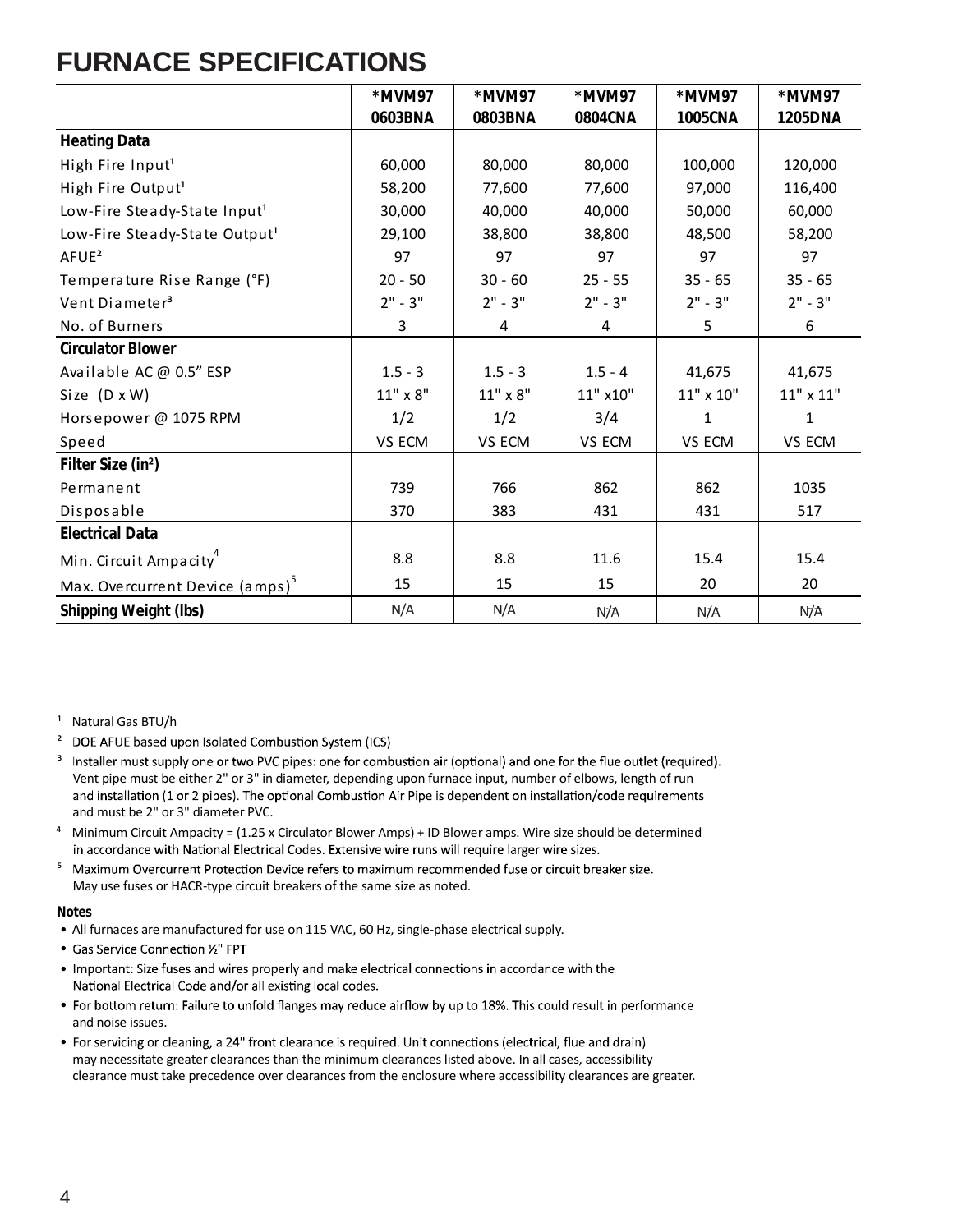### **FURNACE SPECIFICATIONS**

|                                             | *CVM97    | *CVM97          | *CVM97    | *CVM97    |
|---------------------------------------------|-----------|-----------------|-----------|-----------|
|                                             | 0603BNA   | 0803BNA         | 0804CNA   | 1005CNA   |
| <b>Heating Data</b>                         |           |                 |           |           |
| High Fire Input <sup>1</sup>                | 60,000    | 80,000          | 80,000    | 100,000   |
| High Fire Output <sup>1</sup>               | 58,200    | 77,600          | 77,600    | 97,000    |
| Low-Fire Steady-State Input <sup>1</sup>    | 30,000    | 40,000          | 40,000    | 50,000    |
| Low-Fire Steady-State Output <sup>1</sup>   | 29,100    | 38,800          | 38,800    | 48,500    |
| AFUE <sup>2</sup>                           | 97        | 97              | 97        | 97        |
| Temperature Rise Range (°F)                 | $20 - 50$ | $30 - 60$       | $25 - 55$ | $35 - 65$ |
| Vent Diameter <sup>3</sup>                  | $2" - 3"$ | $2" - 3"$       | $2" - 3"$ | $2" - 3"$ |
| No. of Burners                              | 3         | 4               | 4         | 5         |
| <b>Circulator Blower</b>                    |           |                 |           |           |
| Available AC @ 0.5" ESP                     | $1.5 - 3$ | $1.5 - 3$       | $1.5 - 4$ | 41,675    |
| Size (D x W)                                | 11" x 8"  | $11" \times 8"$ | 11" x10"  | 11" x 10" |
| Horsepower @ 1075 RPM                       | 1/2       | 1/2             | 3/4       | 1         |
| Speed                                       | VS ECM    | VS ECM          | VS ECM    | VS ECM    |
| Filter Size (in <sup>2</sup> )              |           |                 |           |           |
| Permanent                                   | 517       | 690             | 690       | 862       |
| Disposable                                  | 259       | 345             | 345       | 431       |
| <b>Electrical Data</b>                      |           |                 |           |           |
| Min. Circuit Ampacity <sup>4</sup>          | 8.8       | 8.8             | 11.6      | 15.4      |
| Max. Overcurrent Device (amps) <sup>5</sup> | 15        | 15              | 15        | 20        |
| <b>Shipping Weight (lbs)</b>                | N/A       | N/A             | N/A       | N/A       |

<sup>1</sup> Natural Gas BTU/h

- <sup>2</sup> DOE AFUE based upon Isolated Combustion System (ICS)
- <sup>3</sup> Installer must supply one or two PVC pipes: one for combustion air (optional) and one for the flue outlet (required). Vent pipe must be either 2" or 3" in diameter, depending upon furnace input, number of elbows, length of run and installation (1 or 2 pipes). The optional Combustion Air Pipe is dependent on installation/code requirements and must be 2" or 3" diameter PVC.
- ⁴ Minimum Circuit Ampacity = (1.25 x Circulator Blower Amps) + ID Blower amps. Wire size should be determined in accordance with National Electrical Codes. Extensive wire runs will require larger wire sizes.
- <sup>5</sup> Maximum Overcurrent Protection Device refers to maximum recommended fuse or circuit breaker size. May use fuses or HACR-type circuit breakers of the same size as noted.

- All furnaces are manufactured for use on 115 VAC, 60 Hz, single-phase electrical supply.
- Gas Service Connection 1/2" FPT
- Important: Size fuses and wires properly and make electrical connections in accordance with the National Electrical Code and/or all existing local codes.
- For bottom return: Failure to unfold flanges may reduce airflow by up to 18%. This could result in performance and noise issues.
- For servicing or cleaning, a 24" front clearance is required. Unit connections (electrical, flue and drain) may necessitate greater clearances than the minimum clearances listed above. In all cases, accessibility clearance must take precedence over clearances from the enclosure where accessibility clearances are greater.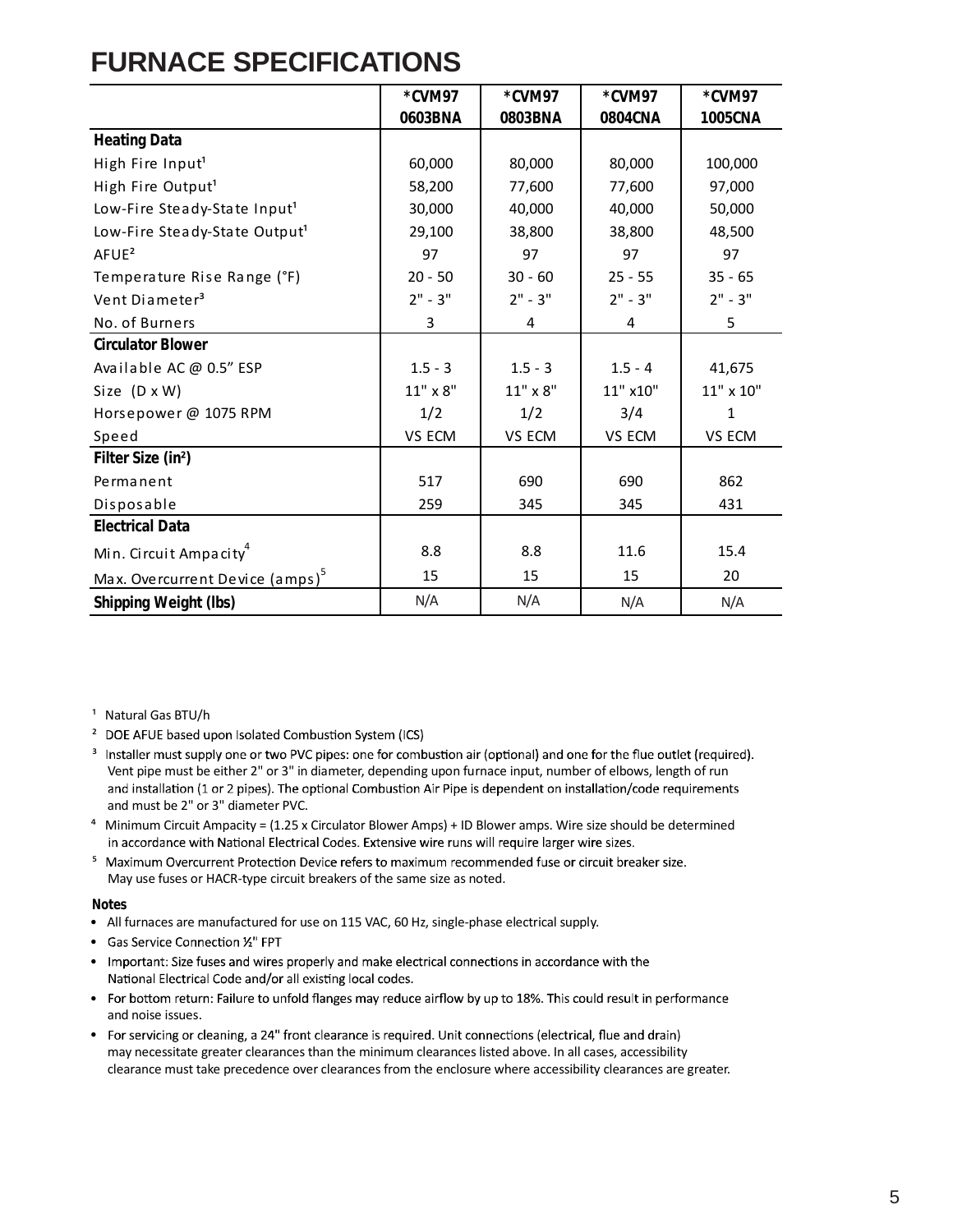### **PRODUCT DIMENSIONS**



| Model         | w                 |      |                 | л               |      |          |                 |                 |
|---------------|-------------------|------|-----------------|-----------------|------|----------|-----------------|-----------------|
| *MVM970603BNA | $17\frac{1}{2}$   | 28%" | $34\frac{1}{2}$ | $17\frac{1}{2}$ | 16"  | $13\%$ " | $12\frac{1}{8}$ | $13\%$ "        |
| *MVM970803BNA | $17\frac{1}{2}$   | 28%" | $34\frac{1}{2}$ | 17½"            | 16"  | $13\%$ " | $12\frac{1}{8}$ | $13\%$ "        |
| *MVM970804CNA | 21"               | 28%" | $34\frac{1}{2}$ | 21"             | 19%" | $17%$ "  | 16"             | $17\frac{1}{2}$ |
| *MVM971005CNA | 21"               | 28%" | $34\frac{1}{2}$ | 21"             | 19%" | $17\%$ " | 16"             | $17\frac{1}{2}$ |
| *MVM971205DNA | $24\frac{1}{2}$ " | 28%" | $34\frac{1}{2}$ | 241/2"          | 23"  | 20%"     | 19%             | 20%"            |

### **Minimum Clearance to Combustible Materials**

| Position   | <b>Sides</b> | Rear   | Front  | <b>Bottom</b> | Flue   | Top |
|------------|--------------|--------|--------|---------------|--------|-----|
| Upflow     | $\sim$       | $\sim$ | $\sim$ |               | $\sim$ | 11  |
| Horizontal | <b>- 11</b>  | $\sim$ | $\sim$ |               | $\sim$ |     |

C = If placed on combustible floor, the floor MUST be wood ONLY.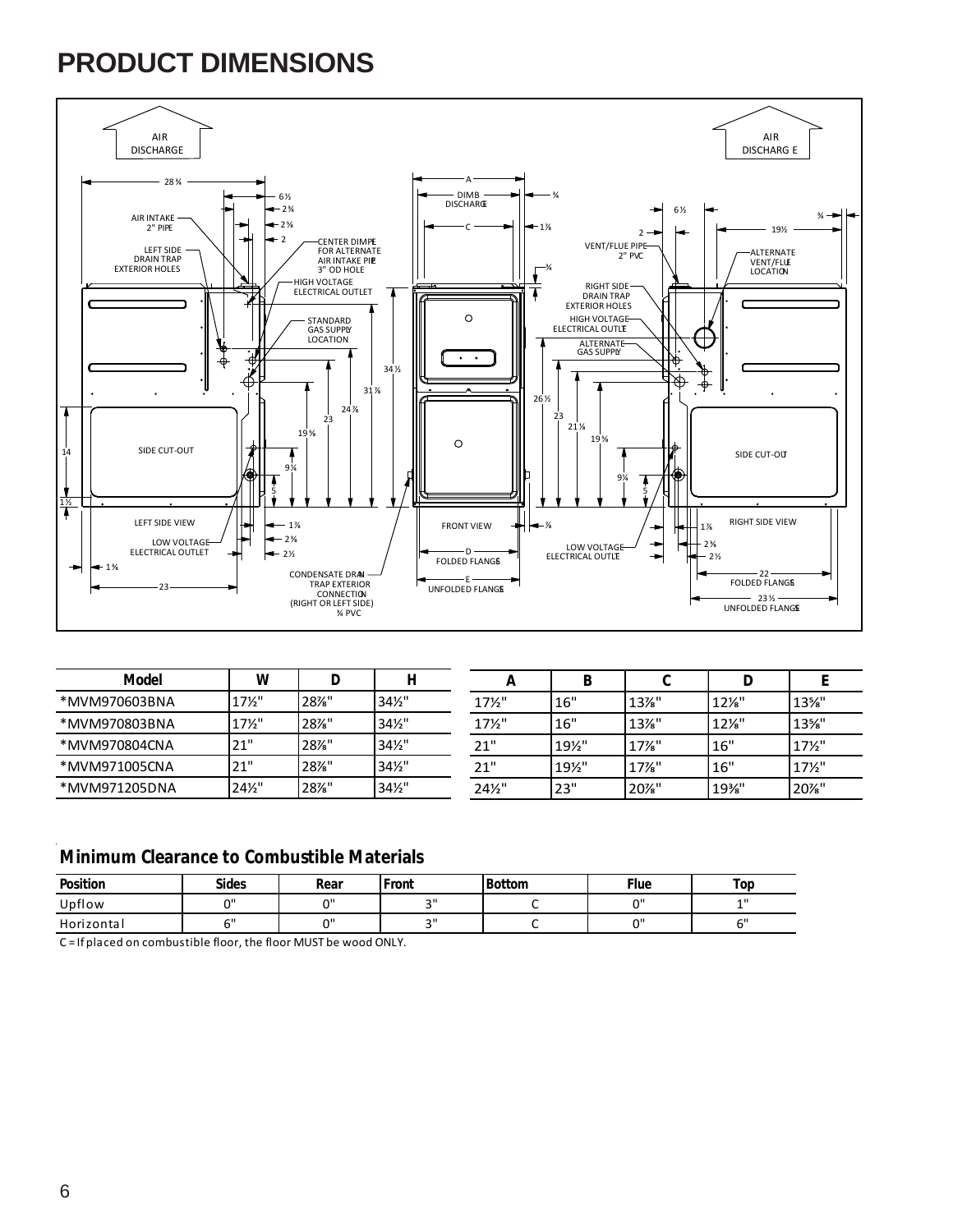### **PRODUCT DIMENSIONS**



| Model         | W               |      |                 |                 |          |                 |                 |                 |
|---------------|-----------------|------|-----------------|-----------------|----------|-----------------|-----------------|-----------------|
| *CVM970603BNA | $17\frac{1}{2}$ | 28%" | $34\frac{1}{2}$ | $17\frac{1}{2}$ | 14%"     | 14"             | $14\frac{1}{2}$ | $13\%$ "        |
| *CVM970803BNA | $17\frac{1}{2}$ | 28%" | $34\frac{1}{2}$ | $17\frac{1}{2}$ | $14\%$ " | 14"             | $14\frac{1}{2}$ | $13\%$ "        |
| *CVM970804CNA | 21"             | 28%" | $34\frac{1}{2}$ | 21"             | $18\%$ " | $17\frac{1}{2}$ | 18"             | $19\frac{1}{2}$ |
| *CVM971005CNA | 21"             | 28%" | $34\frac{1}{2}$ | 21"             | $18\%$ " | $17\frac{1}{2}$ | 18"             | 19%"            |

#### **Minimum Clearance to Combustible Materials**

| Position   | <b>Sides</b> | Rear      | ront   | <b>Bottom</b> | Flue   | Top    |
|------------|--------------|-----------|--------|---------------|--------|--------|
| Downflow   | $\sim$       | $\sim$ II | $\sim$ | <b>NC</b>     | $\sim$ | 11     |
| Horizontal | $\sim$       | $\sim$ II | $\sim$ |               | $\sim$ | $\sim$ |

C = If placed on combustible floor, the floor MUST be wood ONLY.

NC = For installation on non-combustible floors only. A combustible floor sub-base must be used for installations on combustible flooring.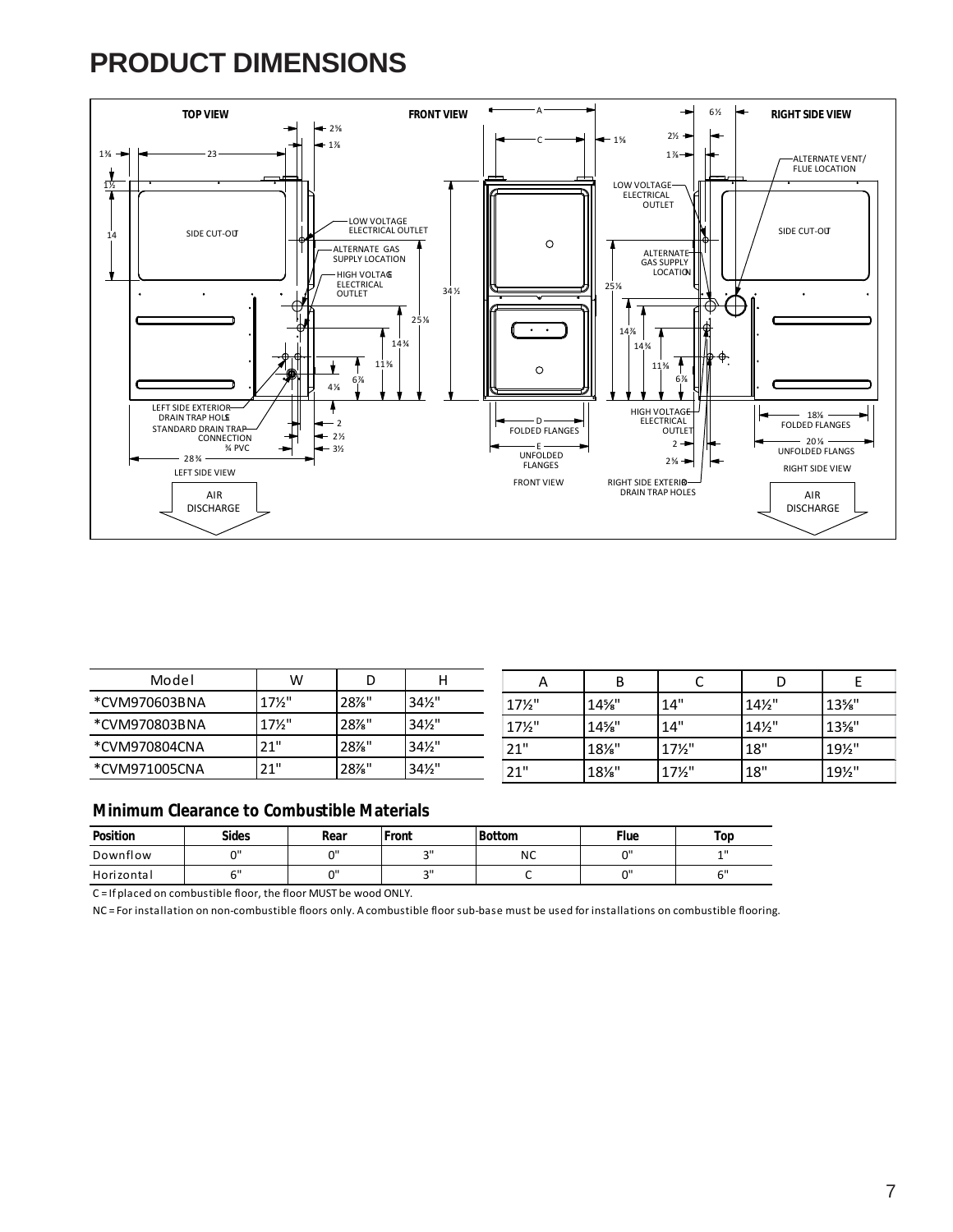|     |                 | <b>Cooling Speed</b><br>(@ .1" - .8" w.c. ESP) |                         |     |                 | <b>Heating Speed</b><br>(@ .1" - .5" w.c. ESP; Rise Range: 20 - 50°F) |                     |
|-----|-----------------|------------------------------------------------|-------------------------|-----|-----------------|-----------------------------------------------------------------------|---------------------|
| Tap | Adjust          | High-Stage<br><b>CFM</b>                       | Low-Stage<br><b>CFM</b> | Tap | Adjust          | High-Stage<br><b>CFM</b>                                              | <b>Rise</b><br>(°F) |
| A   | Minus 10%       | 539                                            | 358                     |     | Minus 10%       | 858                                                                   | n/a                 |
|     | Normal          | 599                                            | 398                     | A   | Normal          | 953                                                                   | n/a                 |
|     | <b>Plus 10%</b> | 659                                            | 438                     |     | <b>Plus 10%</b> | 1,048                                                                 | n/a                 |
|     | Minus 10%       | 735                                            | 501                     |     | Minus 10%       | 953                                                                   | n/a                 |
| B   | Normal          | 817                                            | 557                     | C   | Normal          | 1,059                                                                 | 51                  |
|     | <b>Plus 10%</b> | 899                                            | 613                     |     | <b>Plus 10%</b> | 1,165                                                                 | 46                  |
|     | Minus 10%       | 906                                            | 626                     |     | Minus 10%       | 1,042                                                                 | n/a                 |
| C   | Normal          | 1,007                                          | 696                     | D   | Normal          | 1,158                                                                 | 47                  |
|     | <b>Plus 10%</b> | 1,108                                          | 766                     |     | <b>Plus 10%</b> | 1,274                                                                 | 42                  |
|     | Minus 10%       | 1,091                                          | 729                     |     | Minus 10%       | 1,134                                                                 | 48                  |
| D   | Normal          | 1,212                                          | 810                     | D   | Normal          | 1,260                                                                 | 43                  |
|     | <b>Plus 10%</b> | 1,333                                          | 891                     |     | <b>Plus 10%</b> | 1,386                                                                 | 39                  |

**\*MVM970603BNA**

#### **\*MVM970803BNA Cooling Speed (@ .1" - .8" w.c. ESP)**

|     |                 | $\sim$ $\cdots$          |                         |     |                 |                          |                     |
|-----|-----------------|--------------------------|-------------------------|-----|-----------------|--------------------------|---------------------|
| Tap | Adjust          | High-Stage<br><b>CFM</b> | Low-Stage<br><b>CFM</b> | Tap | Adjust          | High-Stage<br><b>CFM</b> | <b>Rise</b><br>(°F) |
| Α   | Minus 10%       | 566                      | 363                     |     | Minus 10%       | 1,082                    | n/a                 |
|     | Normal          | 629                      | 403                     | A   | Normal          | 1,202                    | 60                  |
|     | <b>Plus 10%</b> | 692                      | 443                     |     | <b>Plus 10%</b> | 1,322                    | 54                  |
|     | Minus 10%       | 725                      | 486                     |     | Minus 10%       | 1,184                    | n/a                 |
| B   | Normal          | 806                      | 540                     | B   | Normal          | 1,316                    | 55                  |
|     | <b>Plus 10%</b> | 887                      | 594                     |     | <b>Plus 10%</b> | 1,448                    | 50                  |
|     | Minus 10%       | 921                      | 635                     |     | Minus 10%       | 1,250                    | 57                  |
| C   | Normal          | 1,023                    | 705                     | C   | Normal          | 1,389                    | 52                  |
|     | <b>Plus 10%</b> | 1,125                    | 776                     |     | <b>Plus 10%</b> | 1,528                    | 47                  |
|     | Minus 10%       | 1,107                    | 737                     |     | Minus 10%       | 1,256                    | 57                  |
| D   | Normal          | 1,230                    | 819                     | D   | Normal          | 1,396                    | 51                  |
|     | <b>Plus 10%</b> | 1,353                    | 901                     |     | <b>Plus 10%</b> | 1,536                    | 47                  |

#### **\*MVM970804CNA Cooling Speed**

|     |                 | $(@.1"$ $-$ .8" w.c. ESP) |                         |     |                 | (@ .1" - .5" w.c. ESP; Rise Range: 25 - 55°F) |                     |
|-----|-----------------|---------------------------|-------------------------|-----|-----------------|-----------------------------------------------|---------------------|
| Tap | Adjust          | High-Stage<br><b>CFM</b>  | Low-Stage<br><b>CFM</b> | Tap | Adjust          | High-Stage<br><b>CFM</b>                      | <b>Rise</b><br>(°F) |
|     | Minus 10%       | 710                       | 462                     |     | Minus 10%       | 1,105                                         | n/a                 |
| Α   | Normal          | 789                       | 513                     | Α   | Normal          | 1,228                                         | n/a                 |
|     | <b>Plus 10%</b> | 868                       | 564                     |     | <b>Plus 10%</b> | 1,351                                         | 53                  |
|     | Minus 10%       | 870                       | 594                     |     | Minus 10%       | 1,203                                         | n/a                 |
| B   | Normal          | 967                       | 660                     | B   | Normal          | 1,337                                         | 54                  |
|     | <b>Plus 10%</b> | 1,064                     | 726                     |     | <b>Plus 10%</b> | 1,471                                         | 49                  |
|     | Minus 10%       | 1,064                     | 712                     |     | Minus 10%       | 1,287                                         | n/a                 |
| C   | Normal          | 1,182                     | 791                     | C   | Normal          | 1,430                                         | 50                  |
|     | <b>Plus 10%</b> | 1,300                     | 870                     |     | <b>Plus 10%</b> | 1,573                                         | 46                  |
|     | Minus 10%       | 1,238                     | 822                     |     | Minus 10%       | 1,364                                         | 53                  |
| D   | Normal          | 1,375                     | 913                     | D   | Normal          | 1,516                                         | 47                  |
|     | <b>Plus 10%</b> | 1,513                     | 1,004                   |     | <b>Plus 10%</b> | 1,668                                         | 43                  |

**\*MVM970603BNA Heating Speed (@ .1" - .5" w.c. ESP; Rise Range: 20 - 50°F)**

| High-Stage<br><b>CFM</b> | Low-Stage<br><b>CFM</b> | Tap | Adjust          | High-Stage<br><b>CFM</b> | <b>Rise</b><br>$(^{\circ}F)$ |
|--------------------------|-------------------------|-----|-----------------|--------------------------|------------------------------|
| 539                      | 358                     |     | Minus 10%       | 858                      | n/a                          |
| 599                      | 398                     |     | Normal          | 953                      | n/a                          |
| 659                      | 438                     |     | <b>Plus 10%</b> | 1,048                    | n/a                          |
| 735                      | 501                     |     | Minus 10%       | 953                      | n/a                          |
| 817                      | 557                     | C   | Normal          | 1,059                    | 51                           |
| 899                      | 613                     |     | <b>Plus 10%</b> | 1,165                    | 46                           |
| 906                      | 626                     |     | Minus 10%       | 1,042                    | n/a                          |
| 1,007                    | 696                     | D   | Normal          | 1,158                    | 47                           |
| 1,108                    | 766                     |     | <b>Plus 10%</b> | 1,274                    | 42                           |
| 1,091                    | 729                     |     | Minus 10%       | 1,134                    | 48                           |
| 1,212                    | 810                     | D   | Normal          | 1,260                    | 43                           |
| 1,333                    | 891                     |     | <b>Plus 10%</b> | 1,386                    | 39                           |
|                          |                         |     | A               |                          |                              |

#### **\*MVM970803BNA Heating Speed (@ .1" - .5" w.c. ESP; Rise Range: 30 - 60°F)**

| Adjust          | High-Stage<br><b>CFM</b> | Low-Stage<br><b>CFM</b> | Tap | Adjust          | High-Stage<br><b>CFM</b> | <b>Rise</b><br>(°F) |
|-----------------|--------------------------|-------------------------|-----|-----------------|--------------------------|---------------------|
| linus 10%       | 566                      | 363                     | A   | Minus 10%       | 1,082                    | n/a                 |
| Normal          | 629                      | 403                     |     | Normal          | 1,202                    | 60                  |
| <b>Plus 10%</b> | 692                      | 443                     |     | <b>Plus 10%</b> | 1,322                    | 54                  |
| 1inus 10%       | 725                      | 486                     |     | Minus 10%       | 1,184                    | n/a                 |
| Normal          | 806                      | 540                     | B   | Normal          | 1,316                    | 55                  |
| <b>Plus 10%</b> | 887                      | 594                     |     | <b>Plus 10%</b> | 1,448                    | 50                  |
| 1inus 10%       | 921                      | 635                     |     | Minus 10%       | 1,250                    | 57                  |
| Normal          | 1,023                    | 705                     | C   | Normal          | 1,389                    | 52                  |
| Plus 10%        | 1,125                    | 776                     |     | <b>Plus 10%</b> | 1,528                    | 47                  |
| 1inus 10%       | 1,107                    | 737                     |     | Minus 10%       | 1,256                    | 57                  |
| Normal          | 1,230                    | 819                     | D   | Normal          | 1,396                    | 51                  |
| <b>Plus 10%</b> | 1,353                    | 901                     |     | <b>Plus 10%</b> | 1,536                    | 47                  |

#### **\*MVM970804CNA Heating Speed (@ .1" - .5" w.c. ESP; Rise Range: 25 - 55°F)**

| Adjust          | High-Stage<br><b>CFM</b> | Low-Stage<br>CFM | Tap | Adjust          | High-Stage<br><b>CFM</b> | <b>Rise</b><br>(°F) |  |  |
|-----------------|--------------------------|------------------|-----|-----------------|--------------------------|---------------------|--|--|
| linus 10%       | 710                      | 462              |     | Minus 10%       | 1,105                    | n/a                 |  |  |
| Normal          | 789                      | 513              | A   | Normal          | 1,228                    | n/a                 |  |  |
| <b>Plus 10%</b> | 868                      | 564              |     | <b>Plus 10%</b> | 1,351                    | 53                  |  |  |
| 1inus 10%       | 870                      | 594              |     | Minus 10%       | 1,203                    | n/a                 |  |  |
| Normal          | 967                      | 660              | B   | Normal          | 1,337                    | 54                  |  |  |
| Plus 10%        | 1,064                    | 726              |     | <b>Plus 10%</b> | 1,471                    | 49                  |  |  |
| 1inus 10%       | 1,064                    | 712              |     | Minus 10%       | 1,287                    | n/a                 |  |  |
| Normal          | 1,182                    | 791              | C   | Normal          | 1,430                    | 50                  |  |  |
| Plus 10%        | 1,300                    | 870              |     | <b>Plus 10%</b> | 1,573                    | 46                  |  |  |
| 1inus 10%       | 1,238                    | 822              |     | Minus 10%       | 1,364                    | 53                  |  |  |
| Normal          | 1,375                    | 913              | D   | Normal          | 1,516                    | 47                  |  |  |
| <b>Plus 10%</b> | 1,513                    | 1,004            |     | <b>Plus 10%</b> | 1,668                    | 43                  |  |  |

#### **Notes:**

• All furnaces ship as high speed for cooling. Installer must adjust blower speed as needed.

- For most jobs, about 400 CFM per ton when cooling is desirable.
- Do not operate above .5" w.c. ESP in heating mode. •Operating CFM between .5" and .8" w.c. is tabulated for cooling purposes only.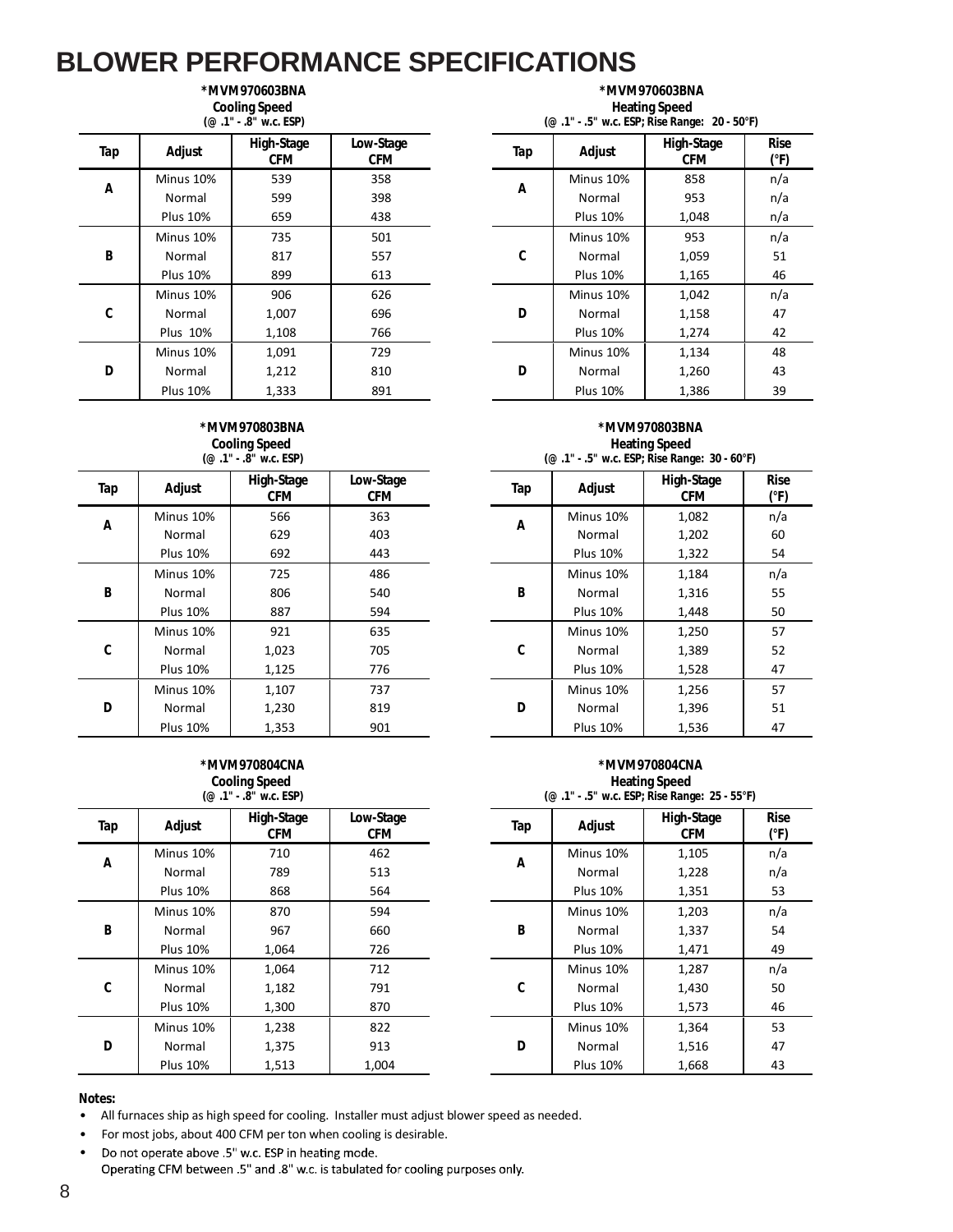### **\*MVM971005CNA**

**Cooling Speed**

|     |                 | $(@.1" - .8"$ w.c. ESP)  |                         | (@ .1" - .5" w.c. ESP; Rise Range: 35 - 65°F) |                 |                          |                   |  |
|-----|-----------------|--------------------------|-------------------------|-----------------------------------------------|-----------------|--------------------------|-------------------|--|
| Tap | Adjust          | High-Stage<br><b>CFM</b> | Low-Stage<br><b>CFM</b> | Tap                                           | Adjust          | High-Stage<br><b>CFM</b> | <b>Ris</b><br>(°F |  |
|     | Minus 10%       | 738                      | 508                     |                                               | Minus 10%       | 1,636                    | 55                |  |
| А   | Normal          | 820                      | 564                     | Α                                             | Normal          | 1,818                    | 49                |  |
|     | <b>Plus 10%</b> | 902                      | 620                     |                                               | <b>Plus 10%</b> | 2,000                    | 45                |  |
|     | Minus 10%       | 1,020                    | 706                     |                                               | Minus 10%       | 1,683                    | 53                |  |
| B   | Normal          | 1,133                    | 784                     | C                                             | Normal          | 1,870                    | 48                |  |
|     | <b>Plus 10%</b> | 1,246                    | 862                     |                                               | <b>Plus 10%</b> | 2,057                    | 44                |  |
|     | Minus 10%       | 1,318                    | 884                     |                                               | Minus 10%       | 1,719                    | 52                |  |
| C   | Normal          | 1,464                    | 982                     | D                                             | Normal          | 1,910                    | 47                |  |
|     | <b>Plus 10%</b> | 1,610                    | 1,080                   |                                               | <b>Plus 10%</b> | 2,101                    | 43                |  |
|     | Minus 10%       | 1,562                    | 1,133                   |                                               | Minus 10%       | 1,761                    | 51                |  |
| D   | Normal          | 1,736                    | 1,259                   | D                                             | Normal          | 1,957                    | 46                |  |
|     | <b>Plus 10%</b> | 1,910                    | 1,385                   |                                               | <b>Plus 10%</b> | 2,153                    | 42                |  |

**\*MVM971005CNA Heating Speed (@ .1" - .5" w.c. ESP; Rise Range: 35 - 65°F)**

| Adjust          | High-Stage<br><b>CFM</b> | Low-Stage<br><b>CFM</b> | Tap | Adjust          | High-Stage<br><b>CFM</b> | <b>Rise</b><br>$(^{\circ}F)$ |
|-----------------|--------------------------|-------------------------|-----|-----------------|--------------------------|------------------------------|
| Minus 10%       | 738                      | 508                     |     | Minus 10%       | 1,636                    | 55                           |
| Normal          | 820                      | 564                     | A   | Normal          | 1,818                    | 49                           |
| <b>Plus 10%</b> | 902                      | 620                     |     | <b>Plus 10%</b> | 2,000                    | 45                           |
| Minus 10%       | 1,020                    | 706                     |     | Minus 10%       | 1,683                    | 53                           |
| Normal          | 1,133                    | 784                     | C   | Normal          | 1,870                    | 48                           |
| <b>Plus 10%</b> | 1,246                    | 862                     |     | <b>Plus 10%</b> | 2,057                    | 44                           |
| Minus 10%       | 1,318                    | 884                     |     | Minus 10%       | 1,719                    | 52                           |
| Normal          | 1,464                    | 982                     | D   | Normal          | 1,910                    | 47                           |
| Plus 10%        | 1,610                    | 1,080                   |     | <b>Plus 10%</b> | 2,101                    | 43                           |
| Minus 10%       | 1,562                    | 1,133                   |     | Minus 10%       | 1,761                    | 51                           |
| Normal          | 1,736                    | 1,259                   | D   | Normal          | 1,957                    | 46                           |
| <b>Plus 10%</b> | 1,910                    | 1,385                   |     | <b>Plus 10%</b> | 2,153                    | 42                           |

#### **\*MVM971205DNA Cooling Speed (@ .1" - .8" w.c. ESP)**

| Tap | Adjust          | High-Stage<br><b>CFM</b> | Low-Stage<br>CFM | Tap | Adjust          | High-Stage<br><b>CFM</b> | <b>Ris</b><br>(°F |
|-----|-----------------|--------------------------|------------------|-----|-----------------|--------------------------|-------------------|
|     | Minus 10%       | 780                      | 492              |     | Minus 10%       | 1,702                    | 63                |
| Α   | Normal          | 867                      | 547              | Α   | Normal          | 1,891                    | 57                |
|     | <b>Plus 10%</b> | 954                      | 602              |     | <b>Plus 10%</b> | 2,080                    | 52                |
|     | Minus 10%       | 1,044                    | 748              |     | Minus 10%       | 1,746                    | 62                |
| B   | Normal          | 1,160                    | 831              | C   | Normal          | 1,940                    | 56                |
|     | <b>Plus 10%</b> | 1,276                    | 914              |     | <b>Plus 10%</b> | 2,134                    | 51                |
|     | Minus 10%       | 1,320                    | 918              |     | Minus 10%       | 1,771                    | 61                |
| C   | Normal          | 1,467                    | 1,020            | D   | Normal          | 1,968                    | 55                |
|     | <b>Plus 10%</b> | 1,614                    | 1,122            |     | <b>Plus 10%</b> | 2,165                    | 50                |
|     | Minus 10%       | 1,719                    | 1,150            |     | Minus 10%       | 1,825                    | 59                |
| D   | Normal          | 1,910                    | 1,278            | D   | Normal          | 2,028                    | 53                |
|     | <b>Plus 10%</b> | 2,101                    | 1,406            |     | <b>Plus 10%</b> | 2,231                    | 48                |

| *MVM971205DNA                                 |  |
|-----------------------------------------------|--|
| <b>Heating Speed</b>                          |  |
| (@ .1" - .5" w.c. ESP; Rise Range: 35 - 65°F) |  |

| Adjust          | High-Stage<br><b>CFM</b> | Low-Stage<br><b>CFM</b> | Tap | Adjust          | High-Stage<br><b>CFM</b> | <b>Rise</b><br>$(^{\circ}F)$ |
|-----------------|--------------------------|-------------------------|-----|-----------------|--------------------------|------------------------------|
| Minus 10%       | 780                      | 492                     |     | Minus 10%       | 1,702                    | 63                           |
| Normal          | 867                      | 547                     | A   | Normal          | 1,891                    | 57                           |
| <b>Plus 10%</b> | 954                      | 602                     |     | <b>Plus 10%</b> | 2,080                    | 52                           |
| Minus 10%       | 1,044                    | 748                     |     | Minus 10%       | 1,746                    | 62                           |
| Normal          | 1,160                    | 831                     | C   | Normal          | 1,940                    | 56                           |
| <b>Plus 10%</b> | 1,276                    | 914                     |     | <b>Plus 10%</b> | 2,134                    | 51                           |
| Minus 10%       | 1,320                    | 918                     |     | Minus 10%       | 1,771                    | 61                           |
| Normal          | 1,467                    | 1,020                   | D   | Normal          | 1,968                    | 55                           |
| Plus 10%        | 1,614                    | 1,122                   |     | <b>Plus 10%</b> | 2,165                    | 50                           |
| Minus 10%       | 1,719                    | 1,150                   |     | Minus 10%       | 1,825                    | 59                           |
| Normal          | 1,910                    | 1,278                   | D   | Normal          | 2,028                    | 53                           |
| <b>Plus 10%</b> | 2,101                    | 1,406                   |     | <b>Plus 10%</b> | 2,231                    | 48                           |

- All furnaces ship as high speed for cooling. Installer must adjust blower speed as needed.
- For most jobs, about 400 CFM per ton when cooling is desirable.
- Operation is recommended below .5" w.c. ESP in heating mode. Operating • CFM between .5" and .8" w.c. is tabulated for cooling purposes only.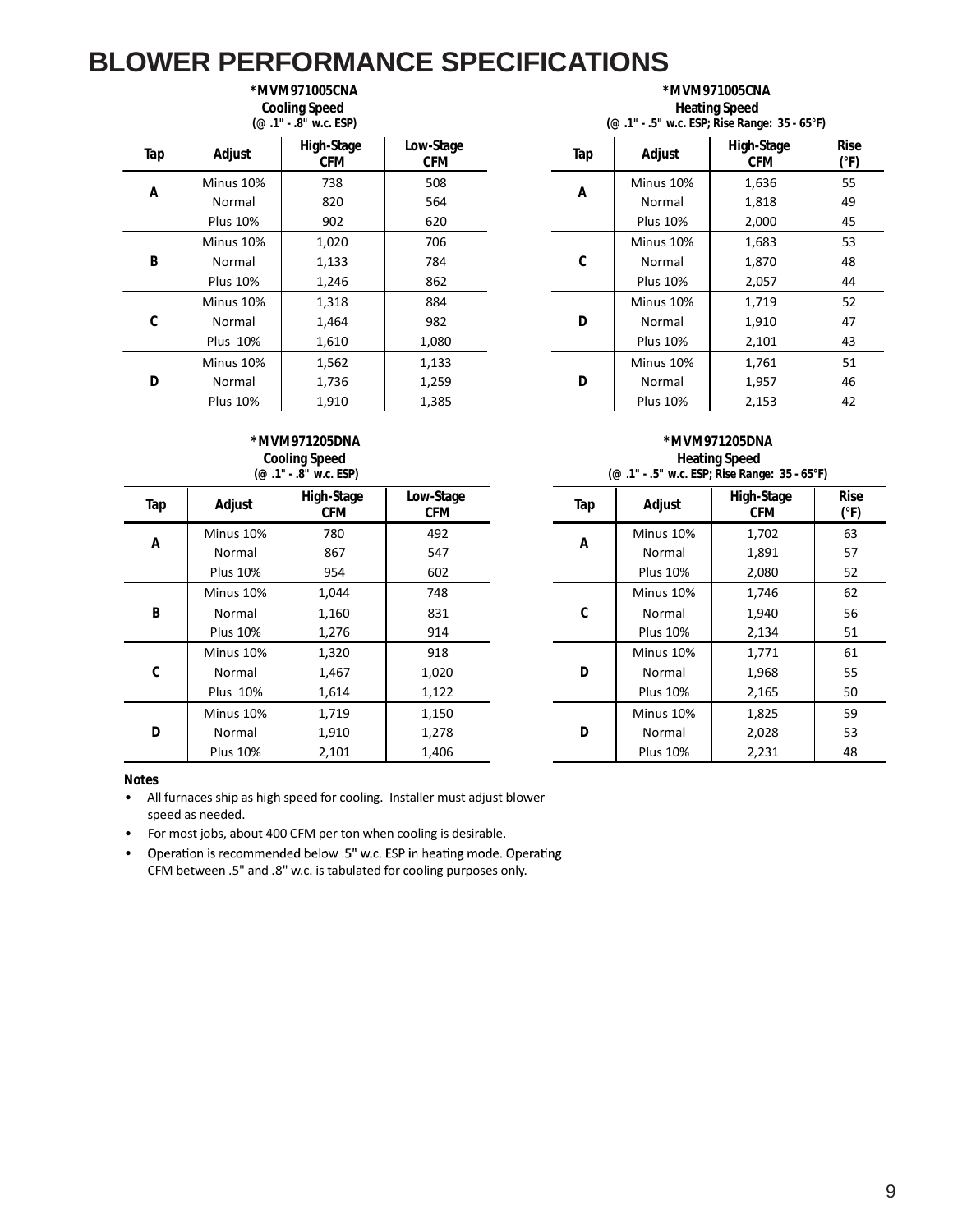#### **\*CVM970603BNA Cooling Speed**

|     |                 | (@ .1" - .8" w.c. ESP)   |                         | (@ .1" - .5" w.c. ESP; Rise Range: 35 - 65°F) |                 |                          |                    |  |
|-----|-----------------|--------------------------|-------------------------|-----------------------------------------------|-----------------|--------------------------|--------------------|--|
| Tap | Adjust          | High-Stage<br><b>CFM</b> | Low-Stage<br><b>CFM</b> | Tap                                           | Adjust          | High-Stage<br><b>CFM</b> | <b>Ris</b><br>(°F) |  |
| Α   | Minus 10%       | 590                      | 390                     |                                               | Minus 10%       | 844                      | 64                 |  |
|     | Normal          | 656                      | 433                     | Α                                             | Normal          | 938                      | 57                 |  |
|     | <b>Plus 10%</b> | 722                      | 476                     |                                               | <b>Plus 10%</b> | 1,032                    | 52                 |  |
|     | Minus 10%       | 711                      | 487                     |                                               | Minus 10%       | 855                      | 63                 |  |
| B   | Normal          | 790                      | 541                     | C                                             | Normal          | 950                      | 57                 |  |
|     | <b>Plus 10%</b> | 869                      | 595                     |                                               | <b>Plus 10%</b> | 1,045                    | 52                 |  |
|     | Minus 10%       | 875                      | 617                     |                                               | Minus 10%       | 887                      | 61                 |  |
| C   | Normal          | 972                      | 686                     | D                                             | Normal          | 986                      | 55                 |  |
|     | <b>Plus 10%</b> | 1,069                    | 755                     |                                               | <b>Plus 10%</b> | 1,085                    | 50                 |  |
|     | Minus 10%       | 1,076                    | 725                     |                                               | Minus 10%       | 893                      | 60                 |  |
| D   | Normal          | 1,195                    | 806                     | D                                             | Normal          | 992                      | 54                 |  |
|     | <b>Plus 10%</b> | 1,315                    | 887                     |                                               | <b>Plus 10%</b> | 1,091                    | 49                 |  |

#### **\*CVM970603BNA Heating Speed (@ .1" - .5" w.c. ESP; Rise Range: 35 - 65°F)**

| Adjust          | High-Stage<br><b>CFM</b> | Low-Stage<br><b>CFM</b> | Tap | Adjust          | High-Stage<br><b>CFM</b> | <b>Rise</b><br>(°F) |
|-----------------|--------------------------|-------------------------|-----|-----------------|--------------------------|---------------------|
| Minus 10%       | 590                      | 390                     | A   | Minus 10%       | 844                      | 64                  |
| Normal          | 656                      | 433                     |     | Normal          | 938                      | 57                  |
| <b>Plus 10%</b> | 722                      | 476                     |     | <b>Plus 10%</b> | 1,032                    | 52                  |
| Minus 10%       | 711                      | 487                     |     | Minus 10%       | 855                      | 63                  |
| Normal          | 790                      | 541                     | C   | Normal          | 950                      | 57                  |
| <b>Plus 10%</b> | 869                      | 595                     |     | <b>Plus 10%</b> | 1,045                    | 52                  |
| Minus 10%       | 875                      | 617                     |     | Minus 10%       | 887                      | 61                  |
| Normal          | 972                      | 686                     | D   | Normal          | 986                      | 55                  |
| Plus 10%        | 1,069                    | 755                     |     | <b>Plus 10%</b> | 1,085                    | 50                  |
| Minus 10%       | 1,076                    | 725                     |     | Minus 10%       | 893                      | 60                  |
| Normal          | 1,195                    | 806                     | D   | Normal          | 992                      | 54                  |
| <b>Plus 10%</b> | 1,315                    | 887                     |     | <b>Plus 10%</b> | 1,091                    | 49                  |

#### **\*CVM970803BNA Cooling Speed (@ .1" - .8" w.c. ESP)**

| Tap      | Adjust          | High-Stage<br><b>CFM</b> | Low-Stage<br><b>CFM</b> | Tap | Adjust          | High-Stage<br><b>CFM</b> | <b>Rise</b><br>(°F) |
|----------|-----------------|--------------------------|-------------------------|-----|-----------------|--------------------------|---------------------|
|          | Minus 10%       | 562                      | 365                     |     | Minus 10%       | 950                      | n/a                 |
| Α        | Normal          | 624                      | 405                     | Α   | Normal          | 1,056                    | n/a                 |
|          | <b>Plus 10%</b> | 686                      | 446                     |     | <b>Plus 10%</b> | 1,162                    | 62                  |
|          | Minus 10%       | 727                      | 494                     |     | Minus 10%       | 1,031                    | n/a                 |
| $\sf{B}$ | Normal          | 808                      | 549                     | B   | Normal          | 1,146                    | 63                  |
|          | <b>Plus 10%</b> | 889                      | 604                     |     | <b>Plus 10%</b> | 1,261                    | 57                  |
|          | Minus 10%       | 895                      | 610                     |     | Minus 10%       | 1,130                    | 64                  |
| C        | Normal          | 994                      | 678                     | C   | Normal          | 1,256                    | 57                  |
|          | <b>Plus 10%</b> | 1,093                    | 746                     |     | <b>Plus 10%</b> | 1,382                    | 52                  |
|          | Minus 10%       | 1,059                    | 706                     |     | Minus 10%       | 1,214                    | 59                  |
| D        | Normal          | 1,177                    | 784                     | D   | Normal          | 1,349                    | 53                  |
|          | <b>Plus 10%</b> | 1,295                    | 862                     |     | <b>Plus 10%</b> | 1,484                    | 48                  |

#### **\*CVM970803BNA Heating Speed (@ .1" - .5" w.c. ESP; Rise Range: 35 - 65°F)**

| Adjust          | High-Stage<br><b>CFM</b> | Low-Stage<br><b>CFM</b> | Tap | Adjust          | High-Stage<br><b>CFM</b> | <b>Rise</b><br>$(^{\circ}F)$ |
|-----------------|--------------------------|-------------------------|-----|-----------------|--------------------------|------------------------------|
| Ainus 10%       | 562                      | 365                     |     | Minus 10%       | 950                      | n/a                          |
| Normal          | 624                      | 405                     | A   | Normal          | 1,056                    | n/a                          |
| <b>Plus 10%</b> | 686                      | 446                     |     | <b>Plus 10%</b> | 1,162                    | 62                           |
| 1inus 10%       | 727                      | 494                     |     | Minus 10%       | 1,031                    | n/a                          |
| Normal          | 808                      | 549                     | B   | Normal          | 1,146                    | 63                           |
| <b>Plus 10%</b> | 889                      | 604                     |     | <b>Plus 10%</b> | 1,261                    | 57                           |
| Ainus 10%       | 895                      | 610                     |     | Minus 10%       | 1,130                    | 64                           |
| Normal          | 994                      | 678                     | C   | Normal          | 1,256                    | 57                           |
| Plus 10%        | 1,093                    | 746                     |     | <b>Plus 10%</b> | 1,382                    | 52                           |
| 1inus 10%       | 1,059                    | 706                     |     | Minus 10%       | 1,214                    | 59                           |
| Normal          | 1,177                    | 784                     | D   | Normal          | 1,349                    | 53                           |
| Plus 10%        | 1,295                    | 862                     |     | <b>Plus 10%</b> | 1,484                    | 48                           |

#### **Notes**

• For most jobs, about 400 CFM per ton when cooling is desirable.

Operation is recommended below .5" w.c. ESP in heating mode. Operating • CFM between .5" and .8" w.c. is tabulated for cooling purposes only.

<sup>•</sup> All furnaces ship as high speed for cooling. Installer must adjust blower speed as needed.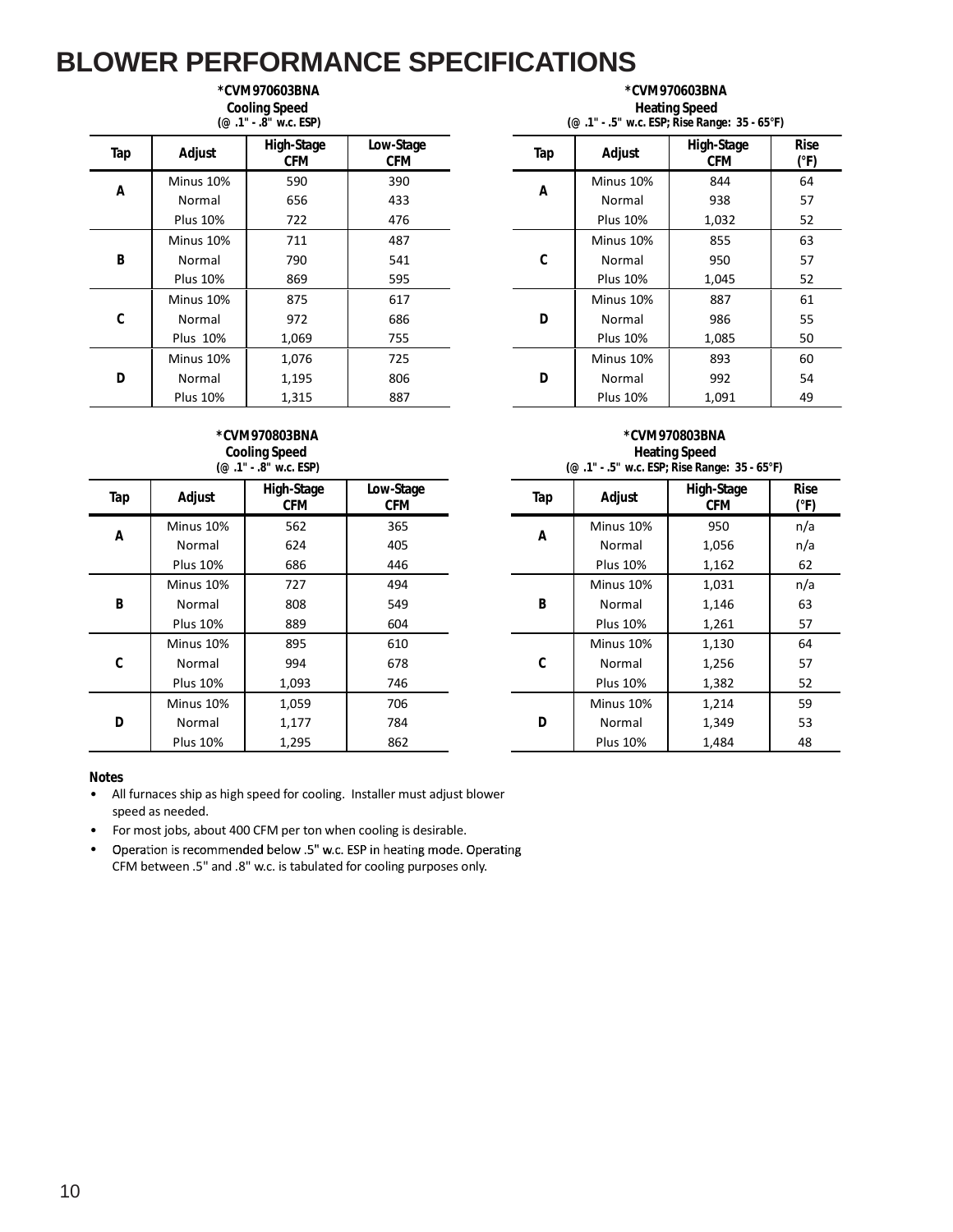#### **\*CVM970804CNA Cooling Speed**

|     |                 | (@ .1" - .8" w.c. ESP)   |                         | (@ .1" - .5" w.c. ESP; Rise Range: 35 - 65°F) |                 |                          |                    |  |
|-----|-----------------|--------------------------|-------------------------|-----------------------------------------------|-----------------|--------------------------|--------------------|--|
| Tap | Adjust          | High-Stage<br><b>CFM</b> | Low-Stage<br><b>CFM</b> | Tap                                           | Adjust          | High-Stage<br><b>CFM</b> | <b>Ris</b><br>(°F) |  |
| Α   | Minus 10%       | 753                      | 500                     | Α                                             | Minus 10%       | 1,111                    | 65                 |  |
|     | Normal          | 837                      | 556                     |                                               | Normal          | 1,234                    | 58                 |  |
|     | <b>Plus 10%</b> | 921                      | 612                     |                                               | <b>Plus 10%</b> | 1,357                    | 53                 |  |
|     | Minus 10%       | 920                      | 643                     |                                               | Minus 10%       | 1,193                    | 60                 |  |
| B   | Normal          | 1,022                    | 714                     | C                                             | Normal          | 1,325                    | 54                 |  |
|     | <b>Plus 10%</b> | 1,124                    | 785                     |                                               | <b>Plus 10%</b> | 1,458                    | 49                 |  |
|     | Minus 10%       | 1,085                    | 754                     |                                               | Minus 10%       | 1,298                    | 55                 |  |
| C   | Normal          | 1,206                    | 838                     | D                                             | Normal          | 1,442                    | 50                 |  |
|     | <b>Plus 10%</b> | 1,327                    | 922                     |                                               | <b>Plus 10%</b> | 1,586                    | 45                 |  |
|     | Minus 10%       | 1,328                    | 892                     |                                               | Minus 10%       | 1,375                    | 52                 |  |
| D   | Normal          | 1,475                    | 991                     | D                                             | Normal          | 1,528                    | 47                 |  |
|     | <b>Plus 10%</b> | 1,623                    | 1,090                   |                                               | <b>Plus 10%</b> | 1,681                    | 43                 |  |

**\*CVM970804CNA Heating Speed**

|                 | (@ .1" - .8" w.c. ESP)   |                  |  | $(\text{\o}$ .1" - .5" w.c. ESP; Rise Range: 35 - 65°F) |                 |                          |                              |  |
|-----------------|--------------------------|------------------|--|---------------------------------------------------------|-----------------|--------------------------|------------------------------|--|
| Adjust          | High-Stage<br><b>CFM</b> | Low-Stage<br>CFM |  | Tap                                                     | Adjust          | High-Stage<br><b>CFM</b> | <b>Rise</b><br>$(^{\circ}F)$ |  |
| Minus 10%       | 753                      | 500              |  | A                                                       | Minus 10%       | 1,111                    | 65                           |  |
| Normal          | 837                      | 556              |  |                                                         | Normal          | 1,234                    | 58                           |  |
| <b>Plus 10%</b> | 921                      | 612              |  |                                                         | <b>Plus 10%</b> | 1,357                    | 53                           |  |
| Minus 10%       | 920                      | 643              |  |                                                         | Minus 10%       | 1,193                    | 60                           |  |
| Normal          | 1,022                    | 714              |  | C                                                       | Normal          | 1,325                    | 54                           |  |
| <b>Plus 10%</b> | 1,124                    | 785              |  |                                                         | <b>Plus 10%</b> | 1,458                    | 49                           |  |
| Minus 10%       | 1,085                    | 754              |  |                                                         | Minus 10%       | 1,298                    | 55                           |  |
| Normal          | 1,206                    | 838              |  | D                                                       | Normal          | 1,442                    | 50                           |  |
| Plus 10%        | 1,327                    | 922              |  |                                                         | <b>Plus 10%</b> | 1,586                    | 45                           |  |
| Minus 10%       | 1,328                    | 892              |  |                                                         | Minus 10%       | 1,375                    | 52                           |  |
| Normal          | 1,475                    | 991              |  | D                                                       | Normal          | 1,528                    | 47                           |  |
| <b>Plus 10%</b> | 1.623                    | 1.090            |  |                                                         | <b>Plus 10%</b> | 1.681                    | 43                           |  |

#### **\*CVM971005CNA Cooling Speed (@ .1" - .8" w.c. ESP)**

| Tap | Adjust          | High-Stage<br><b>CFM</b> | Low-Stage<br><b>CFM</b> | Tap | Adjust          | High-Stage<br><b>CFM</b> | <b>Ris</b><br>(°F) |
|-----|-----------------|--------------------------|-------------------------|-----|-----------------|--------------------------|--------------------|
| Α   | Minus 10%       | 706                      | 472                     | Α   | Minus 10%       | 1,583                    | 57                 |
|     | Normal          | 784                      | 524                     |     | Normal          | 1,759                    | 51                 |
|     | <b>Plus 10%</b> | 862                      | 576                     |     | <b>Plus 10%</b> | 1,935                    | 46                 |
| B   | Minus 10%       | 970                      | 670                     |     | Minus 10%       | 1,617                    | 56                 |
|     | Normal          | 1,078                    | 744                     | B   | Normal          | 1,797                    | 50                 |
|     | <b>Plus 10%</b> | 1,186                    | 818                     |     | <b>Plus 10%</b> | 1,977                    | 45                 |
|     | Minus 10%       | 1,249                    | 834                     |     | Minus 10%       | 1,656                    | 54                 |
| C   | Normal          | 1,388                    | 927                     | C   | Normal          | 1,840                    | 49                 |
|     | <b>Plus 10%</b> | 1,527                    | 1,020                   |     | <b>Plus 10%</b> | 2,024                    | 44                 |
| D   | Minus 10%       | 1,589                    | 1,067                   |     | Minus 10%       | 1,693                    | 53                 |
|     | Normal          | 1,766                    | 1,185                   | D   | Normal          | 1,881                    | 48                 |
|     | <b>Plus 10%</b> | 1,943                    | 1,304                   |     | <b>Plus 10%</b> | 2,069                    | 43                 |

| *CVM971005CNA                                           |  |
|---------------------------------------------------------|--|
| <b>Heating Speed</b>                                    |  |
| $(\text{\o}$ .1" - .5" w.c. ESP; Rise Range: 35 - 65°F) |  |

| Adjust          | High-Stage<br><b>CFM</b> | Low-Stage<br><b>CFM</b> | Tap | Adjust          | High-Stage<br><b>CFM</b> | <b>Rise</b><br>$(^{\circ}F)$ |
|-----------------|--------------------------|-------------------------|-----|-----------------|--------------------------|------------------------------|
| 1inus 10%       | 706                      | 472                     | A   | Minus 10%       | 1,583                    | 57                           |
| Normal          | 784                      | 524                     |     | Normal          | 1,759                    | 51                           |
| <b>Plus 10%</b> | 862                      | 576                     |     | <b>Plus 10%</b> | 1,935                    | 46                           |
| 1inus 10%       | 970                      | 670                     |     | Minus 10%       | 1,617                    | 56                           |
| Normal          | 1,078                    | 744                     | B   | Normal          | 1,797                    | 50                           |
| <b>Plus 10%</b> | 1,186                    | 818                     |     | <b>Plus 10%</b> | 1,977                    | 45                           |
| 1inus 10%       | 1,249                    | 834                     |     | Minus 10%       | 1,656                    | 54                           |
| Normal          | 1,388                    | 927                     | C   | Normal          | 1,840                    | 49                           |
| <b>Plus 10%</b> | 1,527                    | 1,020                   |     | <b>Plus 10%</b> | 2,024                    | 44                           |
| 1inus 10%       | 1,589                    | 1,067                   |     | Minus 10%       | 1,693                    | 53                           |
| Normal          | 1,766                    | 1,185                   | D   | Normal          | 1,881                    | 48                           |
| <b>Plus 10%</b> | 1,943                    | 1,304                   |     | <b>Plus 10%</b> | 2,069                    | 43                           |

- All furnaces ship as high speed for cooling. Installer must adjust blower speed as needed.
- For most jobs, about 400 CFM per ton when cooling is desirable.
- Operation is recommended below .5" w.c. ESP in heating mode. Operating • CFM between .5" and .8" w.c. is tabulated for cooling purposes only.